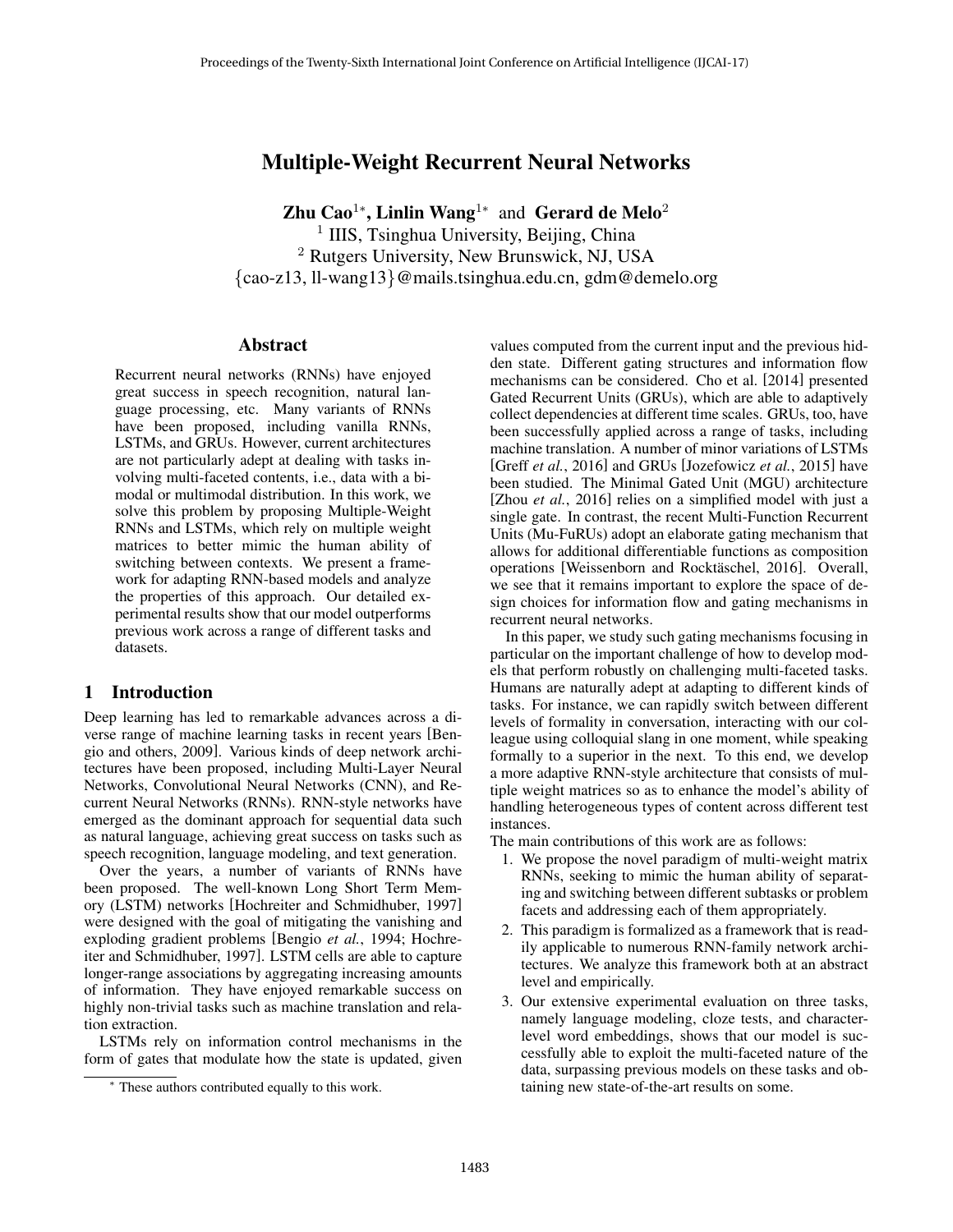## 2 Related Work

Recurrent neural networks, a form of neural networks with self-recurrent connections, were extensively studied during the 1990s [Fausett, 1994]. It was soon observed that ordinary recurrent neural networks, in training, suffer from the problems of exploding and vanishing gradients [Bengio *et al.*, 1994]. Hence, more elaborate RNN networks were designed so as to overcome these drawbacks. LSTM networks sought to achieve this by relying on three gates that control the information flow [Hochreiter and Schmidhuber, 1997]. The more recent Gated Recurrent Unit (GRU) networks rely on two gates to capture the dependencies of different time scales adaptively [Cho *et al.*, 2014]. Apart from these wellestablished units, a number of extensions and variants have been put forth, including Structurally Constrained Recurrent Networks (SCRNs) [Mikolov *et al.*, 2014], IRNNs [Le *et al.*, 2015], and Minimal Gated Units (MGU) [Zhou *et al.*, 2016]. Multi-Function Recurrent Units (Mu-FuRUs) adapt the gating mechanism by allowing it to select among a set of suitable composition functions [Weissenborn and Rocktäschel, 2016]. Our work presents a framework showing how many of these RNN-style algorithms can additionally operate using multiple weight matrices.

As for the tasks we consider, important works for language modeling include the recurrent neural network language model (RNNLM) [Mikolov *et al.*, 2010], which addressed the problem that previous feedforward networks depended on fixed length contexts, which need to be specified ad hoc before training. LSTM-based language models have also achieved strong results on language modeling due to their superior capability of capturing longer-term dependencies [Hochreiter and Schmidhuber, 1997]. For dialogue systems, contextual information and dialogue interactions between speakers are important signals. Thus, several contextual language models have been proposed, such as a contextdependent RNN language model [Mikolov and Zweig, 2012], larger-context language models [Wang and Cho, 2015], and two state-of-the-art dialogue context language models [Liu and Lane, 2017]. A significant challenge for word embeddings is how to address the problem of rare and out-ofvocabulary words. Here, character-level information provides significant linguistic features for learning a good representation not only for rare words but also for morphologically complex words.

Finally, we contrast our work with other lines of works sharing seemingly similar goals. In multi-task learning [Caruana, 1997], it is known from which task each input comes, whereas in our setting, there is a single task with multi-faceted data, so the system autonomously needs to learn to choose different weight matrices. Another related task is domain adaptation [Glorot *et al.*, 2011]. Here, training occurs on one domain and then the trained model is applied (only) to another domain. Our model, in contrast, is simultaneously applied to heterogeneous multi-faceted data, without knowledge of which domains a given input instance originates from. Our architecture needs to learn on its own how to identify and handle relevant domains or facets, which can be mixed even within a single instance. Our idea of relying



Figure 1: The structures of naïve RNN, LSTM, and GRU.

on multiple weight matrices is also distinct from the notion of ensemble methods, which also duplicate parts the model, and are often used for increased accuracy and robustness of neural networks. We describe the differences in Section 3.2. Finally, the differences to attention models are analyzed in Section 4.4.

#### 3 Multi-Weight RNN Model

In this section, we describe the details of our proposed model. We will first review model structures from past work, and then introduce the key innovations of our framework, which allows us to modify these previous architectures.

#### 3.1 Basic RNN-based Models

An RNN-type structure consists of RNN cells of the form illustrated in Fig. 1(a). Such cells can be described in terms of their update equations as follows:

$$
c_t = f(W_h x_t + U_h c_{t-1} + b),
$$
  
\n
$$
o_t = g(W_y c_t + b_y).
$$
\n(1)

Here the subscript t stands for the t-th timestamp,  $x_t$ ,  $c_t$ ,  $o_t$ are the input vector, the state vector, and the output vector, respectively, and  $f$ ,  $g$  are activation functions. For a given sequence of inputs, the repetitive application of this procedure can be described in terms of connected chains of RNNs, as illustrated in Fig. 1(a).

A naïve RNN cell computes a new state vector at every step using matrix multiplications and a non-linearity such as tanh. To overcome the naïve RNN's inability to store long-range information, several enhanced RNN cells have been proposed, among which the most well-known ones are Long Short Term Memory (LSTM) [Hochreiter and Schmidhuber, 1997] and Gated Recurrent Unit (GRU) [Cho *et al.*, 2014] cells. An LSTM cell is illustrated in Fig. 1(b) and can be described by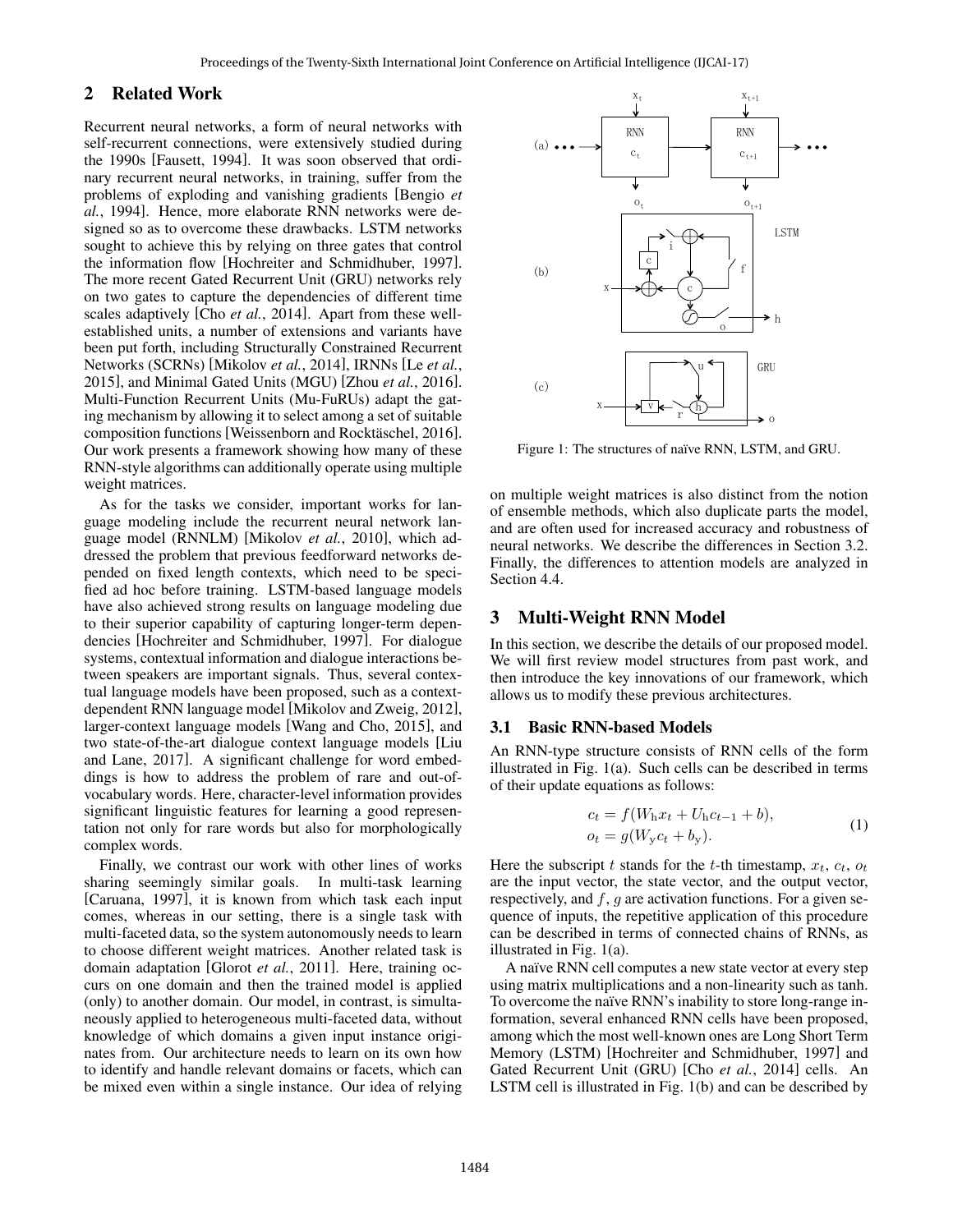the following equations:

$$
i_{t} = \sigma(W_{ix}x_{t} + W_{ih}h_{t-1} + b_{i}),
$$
  
\n
$$
f_{t} = \sigma(W_{fx}x_{t} + W_{fh}h_{t-1} + b_{f}),
$$
  
\n
$$
o_{t} = \sigma(W_{ox}x_{t} + W_{oh}h_{t-1} + b_{o}),
$$
  
\n
$$
c_{t} = f_{t} \odot c_{t-1} + i_{t} \odot \tanh(W_{cx}x_{t} + W_{ch}h_{t-1} + b),
$$
  
\n
$$
h_{t} = o_{t} \odot c_{t}.
$$
\n(2)

Here, as in a basic RNN cell,  $t$  stands for the  $t$ -th timestamp,  $x_t$ ,  $c_t$ ,  $h_t$  are the input vector, state vector, and hidden vector, respectively, and  $i_t$ ,  $f_t$ ,  $o_t$  refer to the input gate, forget gate, and output gate, respectively. Finally, the  $W$  are weight matrices, b are bias terms, and  $\sigma$  is the sigmoid function.

Compared to LSTMs, GRUs do not need any intermediate vector  $c_t$ . The structure of a GRU is illustrated in Fig. 1(c) and can be expressed as follows:

$$
r_t = \sigma(W_{\text{rx}}x_t + W_{\text{rh}}h_{t-1} + b_{\text{r}}),
$$
  
\n
$$
u_t = \sigma(W_{\text{ux}}x_t + W_{\text{uh}}h_{t-1} + b_{\text{u}}),
$$
  
\n
$$
v_t = \tanh[W_{\text{vx}}x_t + W_{\text{vr}}(r_t \odot h_{t-1}) + b_{\text{v}}],
$$
  
\n
$$
o_t = h_t = u_t \odot h_{t-1} + (1 - u_t) \odot v_t.
$$
\n(3)

Here,  $x_t$ ,  $h_t$ ,  $v_t$ ,  $o_t$  are the input vector, the original activation vector, the new activation vector, and the output vector, respectively, while  $u_t$ ,  $r_t$  refer to the update gate and reset gate, respectively. It has been found that GRUs and LSTMs achieve somewhat similar accuracies, but that GRUs are faster in terms of the convergence time and required training epochs [Chung *et al.*, 2014].

#### 3.2 Our Model

Having introduced previous RNN-type models, we now present our novel multi-weight architecture. The central idea in our proposal is to allow for multiple matrices that may update the state vector. During training, the model will then learn to adaptively decide on which of these to rely on, based on the current input and the previous state at every time step. Technically, we replace each occurrence of  $tanh(Wx+b)$  by a weighted sum

$$
\sum_{i} p_i \tanh(W_i x + b_i), \tag{4}
$$

where  $tanh(\cdot)$  is the hypertangent function. Note that we are not combining the matrices  $W_i$  as  $\tanh(\sum W_i)$ , since that would be equivalent to  $tanh(W)$  for a single matrix W. When our modification is applied to an LSTM cell, we obtain a Multi-Weight LSTM cell with the update equations

$$
i_{t} = \sigma(W_{ix}x_{t} + W_{ih}h_{t-1} + b_{i}),
$$
  
\n
$$
f_{t} = \sigma(W_{fx}x_{t} + W_{fh}h_{t-1} + b_{f}),
$$
  
\n
$$
o_{t} = \sigma(W_{ox}x_{t} + W_{oh}h_{t-1} + b_{o}),
$$
  
\n
$$
c_{t} = f_{t} \odot c_{t-1} + \sum_{i=1}^{K} p_{i} \odot \tanh(W_{cx}^{i}x_{t} + W_{ch}^{i}h_{t-1} + b^{i}),
$$
  
\n
$$
h_{t} = o_{t} \odot c_{t},
$$
\n(5)

where  $K$  is the number of weight matrices. Our strategy is to extend the LSTM cell with a gate control mechanism to allow



Figure 2: The structure of a multi-weight LSTM cell.

it to choose between two or more matrices when updating the state vector for multi-faceted data (see Fig. 2).

As another example, when applied to the GRU cell architecture, we obtain cell architecture of the form

$$
r_{t} = \sigma(W_{\text{rx}}x_{t} + W_{\text{rh}}h_{t-1} + b_{\text{r}}),
$$
  
\n
$$
u_{t} = \sigma(W_{\text{ux}}x_{t} + W_{\text{uh}}h_{t-1} + b_{\text{u}}),
$$
  
\n
$$
v_{t}^{i} = \tanh\left[W_{\text{vx}}^{i}x_{t} + W_{\text{vr}}^{i}(r_{t} \odot h_{t-1}) + b_{\text{v}}^{i}\right], 1 \leq i \leq K
$$
  
\n
$$
o_{t} = h_{t} = u_{t} \odot h_{t-1} + (1 - u_{t}) \odot \sum_{i=1}^{K} p_{i}v_{t}^{i},
$$
  
\n(6)

where the  $v_i^t$  are the activation vectors for the GRU. The subscript of W indicates the weight of the connection between two gates, and the superscript of  $W$  indicates which matrix is being used. For simplicity, in later experiments, we will consider the modified LSTM cell architecture and take  $K = 2$ . Other cell structures improve to a similar degree.

While our architecture bears some superficial resemblance to ensemble methods, there are a few crucial differences. First, while ensemble methods aggregate the final outputs that correspond to different internal states [Zhang *et al.*, 2016], our model uses a single RNN with only one internal state. Internally, the decisions for arriving at this internal state are based on multiple matrices. This novel approach is geared at multi-faceted data. Second, while ensemble methods take an average of several model outputs, our model relies on a weighted average over the matrices, for which the weights are learnt during training.

Finally, we explain how the  $p_i$  are computed. The weights of the matrices,  $p_i$ , are also learnt using the input word and the state vector,

$$
p_i' = h_p^i(x, c),\tag{7}
$$

and then go through a softmax normalization,

$$
p_i = \frac{\exp(p'_i)}{\sum_j \exp(p'_j)}.\tag{8}
$$

A detailed description of our scheme is shown in Fig. 2. In our implementation, we choose  $h_p^i$  such that

$$
p_i' = W_{\text{px}}^i x + W_{\text{pc}}^i c + b_{\text{p}}^i. \tag{9}
$$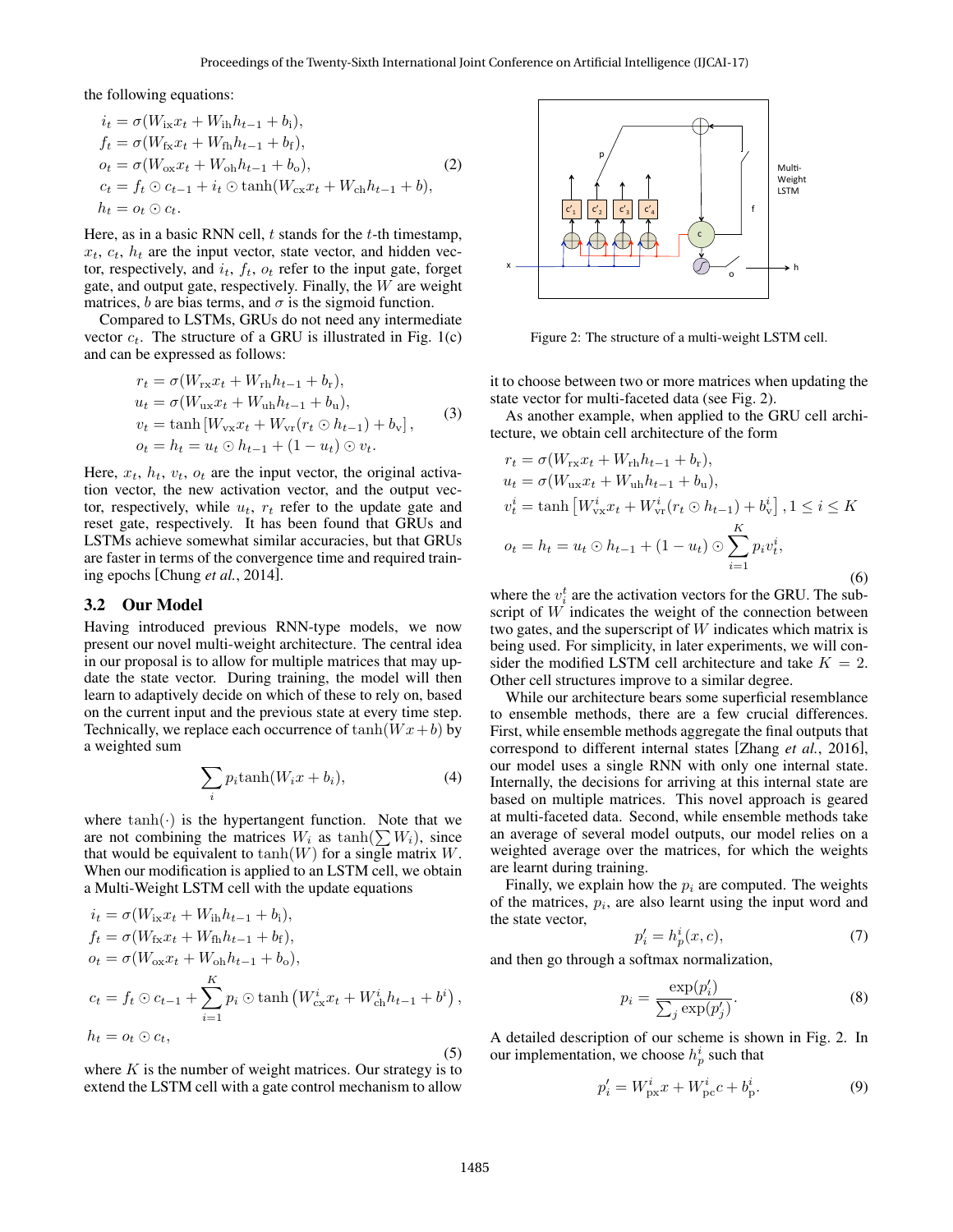#### 3.3 Objective function

Since the objective function is dependent on the task, we discuss a series of three example tasks (which are explained in more detail in Section 4).

1. Language modeling: Here, the loss function is set to

$$
L = -\sum_{t=1}^{T} \log p(w_t \mid w_1, \dots, w_{t-1}). \tag{10}
$$

This loss function can be understood as maximizing the probability of a sentence.

2. Cloze tests: In this task, we set the output layer to be a conditional random field (CRF). The objective function is the conditional probability of the true answer to the cloze test, i.e.,

$$
L = -\log p(w_t \mid w_1, \dots, w_{t-1}, w_{t+1}, \dots, w_N), \quad (11)
$$

where  $w_t$  is the blank word to be filled.

3. Character to word embedding: Here, we choose the loss function to be the cosine similarity of the ground truth word embedding and the one generated by our model from character embeddings. More precisely, we have

$$
L = -\langle v_w, v_c \rangle, \tag{12}
$$

where the minus sign is placed to maximize the cosine similarity,  $v_w$  is the genuine word embedding (which serves as the ground truth target), and  $v_c$  is the word embedding generated from character embeddings.

#### 3.4 Training

We use mini-batch stochastic gradient descent to train our model. The learning rate is controlled by AdaDelta [Zeiler, 2012]. As before, we distinguish three cases:

1) Language modeling: The parameters are learnt through the following equation

$$
\frac{\partial L}{\partial \theta} = \sum_{k} \frac{\partial L}{\partial w_{k}} \frac{\partial w_{k}}{\partial \theta},\tag{13}
$$

where  $\theta$  refers to the parameters.

2) Cloze tests: The training for cloze test tasks is similar to language modeling, except that here, only one word is being predicted. Hence the parameters are updated according to

$$
\frac{\partial L}{\partial \theta} = \frac{\partial L}{\partial w_t} \frac{\partial w_t}{\partial \theta},\tag{14}
$$

where  $\theta$  is the parameter and  $w_t$  is the word being predicted.

3) Character to word embedding: Denote the character embeddings as  $c_1, c_2, \ldots, c_n$ . According to the chain rule, the parameters are updated by

$$
\frac{\partial L}{\partial \theta} = \frac{\partial L}{\partial v_c} \sum_k \frac{\partial v_c}{\partial c_k} \frac{\partial c_k}{\partial \theta},\tag{15}
$$

where  $\theta$  is, as usual, a parameter.

For all three cases, the gradient updates depend on the  $p_i$ values, and we use standard backpropagation along the computation graph.

|            | Perplexity | ROUGE <sub>2</sub> |
|------------|------------|--------------------|
| <b>GRU</b> | 123.0      | 12.1               |
| MuFuRu     | 119.7      | 14.7               |
| Our model  | 101.4      | 17.2               |

Table 1: Experiment Results of Language Modeling.

## 4 Empirical Evaluation

We evaluate our model on a range of different sequential learning tasks, in order to demonstrate the improvements obtained with our enhanced model.

#### 4.1 Language Modeling

We use the standard Penn Treebank dataset [Marcus *et al.*, 1993] for language modeling. To measure the effectiveness of our language models, we consider the standard perplexity and ROUGE2 measures. Recall that perplexity is defined as

Perplexity = 
$$
\exp\left(\frac{1}{N}\sum_{i=1}^{N} -\log p(w_i \mid \cdots, w_{i-1})\right)
$$
, (16)

where  $w_i$  is the *i*-th word and N is the length of the sentence. ROUGE2 is defined as the recall over bigrams. We compare our model with two strong baselines, GRUs and Mu-FuRu [Weissenborn and Rocktäschel, 2016]. At test time, we use beam search to find the best word sequence. The results are given in Table 1. Compared against the baselines, our model achieves the best performance both in terms of perplexity and in terms of the ROUGE2 measure. Our model reduces the perplexity of GRUs by 21.3% and that of MuFu-RUs by 18.0%. At the same time, our model improves by 42% over GRUs and by 17% over MuFuRUs in terms of the respective ROUGE2 scores.

Additionally, we evaluate our model on two further datasets: (1) Restaurant Reservation Dialogs [Eric and Manning, 2017] and (2) the Switchboard Dialog Act Corpus [Liu and Lane, 2017]. The first dataset consists of raw dialogue text and system commands. The dialogue contains both user and system utterances. The system commands are used to query its knowledge base in order to respond to a users' utterance. The average number of utterances in each dialogue is 14. The vocabulary size is 1,229. The dataset is split into training set, test set, and validation set, with 1,618, 1,117, and 500 dialogues, respectively. In the second (Switchboard) dataset, there are part-of-speech (POS) tags associated with the utterances. The data is split into 14 equal parts, 10 of which are used for training, one for testing, and the remaining three for validation. In total, there are 223.5K utterances in the corpus. Only the most frequent 10K words are considered for the vocabulary.

For the restaurant reservation dialog dataset, the previous state-of-the-art [Eric and Manning, 2017] achieves an accuracy of 48%, while our result is 51.3%. Our model improves the accuracy of the previous state-of-the-art by 6.8%. The performance comparison for the Switchboard Dialog Act Corpus is shown in Table 2. Our model reduces the perplexity of the previous state-of-the-art [Liu and Lane, 2017] by 8.8%.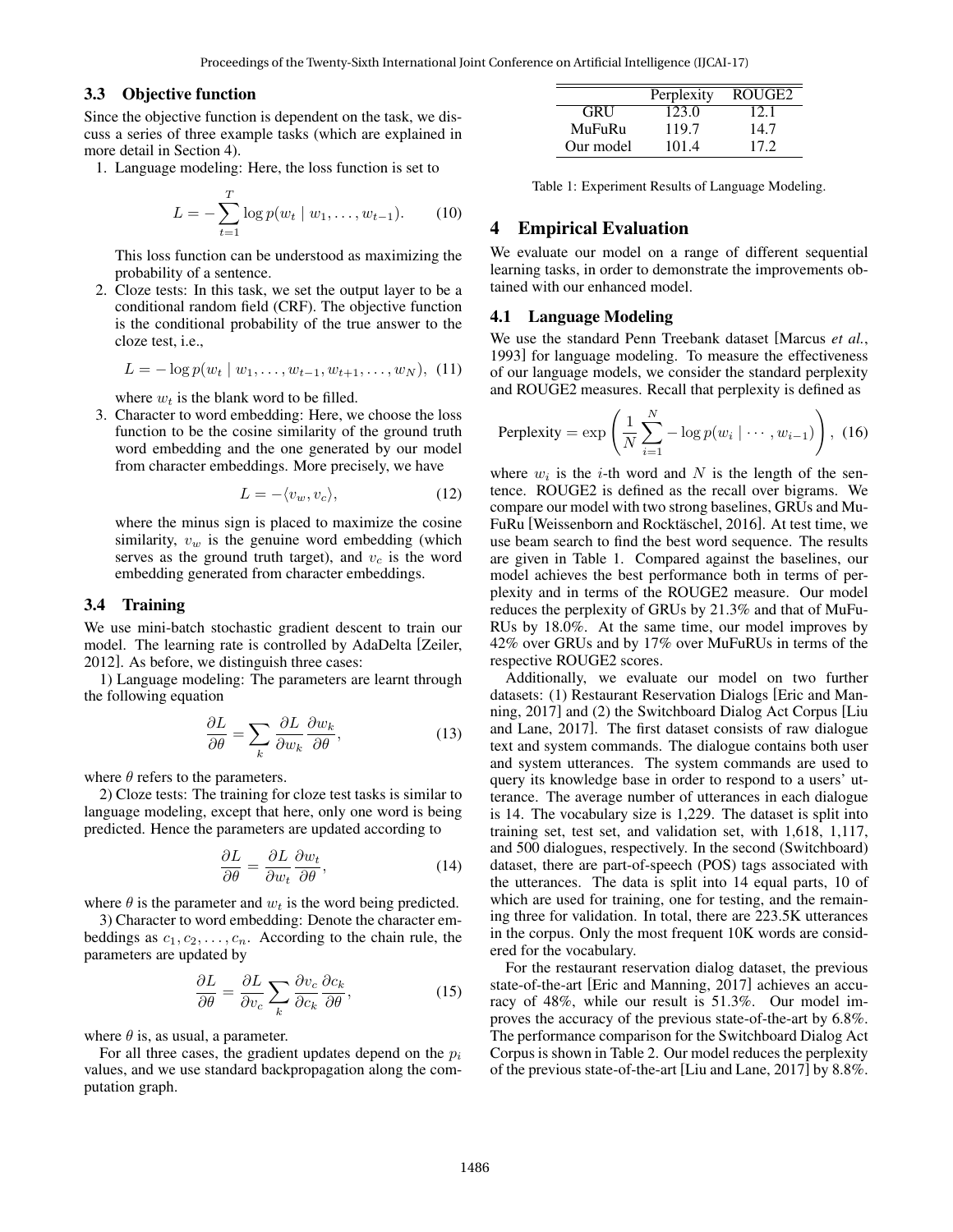|                           | Perplexity |
|---------------------------|------------|
| Previous state-of-the-art | 58.4       |
| Our result                | 53.7       |

Table 2: Experiment Results of Dialogue Corpora.

| Algorithms       | Accuracy |
|------------------|----------|
| Attentive reader | 0.53     |
| Stanford reader  | 0.64     |
| AS reader        | 0.57     |
| GA reader        | 0.57     |
| Our model        | 0.69     |

Table 3: Experiment Results of Cloze tests.

### 4.2 Cloze Test

In a Cloze test, one is given a sentence, from which one of the words has been excised and left blank. The goal is to fill the blank with an appropriate word, choosing among different options. We use the "Who-did-What" dataset [Onishi *et al.*, 2016], which consists of around 0.2 million cloze questions. On average, there are 3.5 different choices for each blank. The total vocabulary size is more than 0.3 million. We compare with four neural network baselines:

- 1. Attentive Reader [Hermann *et al.*, 2015]: LSTM with attention mechanism.
- 2. Stanford Reader [Chen *et al.*, 2016]: As above, but with a bilinear term.
- 3. Attention Sum (AS) Reader [Kadlec *et al.*, 2016]: GRU with attention.
- 4. Gated-Attention (GA) Reader [Dhingra *et al.*, 2016]: As above, but with gated layers.

The accuracy scores of these baselines and our model are shown in Table 3. It can be seen that our model is 5% better than the best baseline on the "Who-did-What" dataset.

#### 4.3 Character-Level Word Embedding

In this subsection, we evaluate on the character-to-word embedding task, a supervised task, where the goal is to predict a word embedding given a sequence of character embeddings. There are several challenges. First, each word has a different number of characters. This is naturally addressed by using the RNN structure, which is well-suited for variable-length inputs. Second, the dimensions of the character embedding and the word embedding diverge significantly (the former is around 10, while the latter is around 400). For the second problem, we use a non-square matrix to transform the input vector to the state vector, and another non-square matrix to transform the state vector to the output vector.

The intuition for why our model may work better for this character-to-word task than previous methods is that the data may be bimodal in the sense that there are two kinds of words. As a concrete example, consider the words "inconsiderable" and "piano". While the semantics of the former is reasonably predictable from the standard morphological rules of the English language, the latter is borrowed from a foreign language. This shows that there are at least two logics inherent to the data, which can easily be captured by our multi-weight model, but is challenging for previous methods.

We compare our model with the model of Santos et al. [2014] and use the Penn Treebank dataset (standard Wall Street Journal portion) [Marcus *et al.*, 1993]. The ground truth word embedding is generated using the standard *word2vec* tool using SGNS [Mikolov *et al.*, 2013]. The accuracies of Santos et al. and of our model are 97.3% and 98.1%, respectively. Again, we find that our model outperforms previous work; in this case, the method of Santos et al. by 0.8% (absolute).

#### 4.4 Analysis and Discussion

We next shed further light on why and how our multi-weight approach succeeds, while also providing an error analysis.

Theoretical Analysis. For simplicity, we assume there is a mixing of two separated tasks and set the number of matrices to two. The case of more than two matrices is analogous. In particular, we consider the instructive example of interleaving English speech generation and French speech generation, as is common in code-switching and in multilingual announcements.

Initially, the parameters in our model will be quite random. During training, the weight matrices and state vectors will stabilize to a steady state. In this steady state, ideally, each character within an English utterance would result in selecting the weight matrix  $W_1$ , while each character within a French utterance would select for the weight matrix  $W_2$ . In this case, our model can be understood as a seamless combination of two language models, the English model and the French model. This explains our model's ability to deal with data in which different aspects are blended together, and its ability to switch between them.

The reader may have noticed that similar mechanisms also appear in a different form in attention models. However, there are a few notable differences. First, in an attention model, a weight is used to determine to what extent to consider the hidden state obtained for a given input, e.g. different keywords in a sentence [Wang *et al.*, 2016], while in our multiweight LSTM model, the focus is instead on choosing the right weight matrices to produce a hidden state. Second, for attention models, the steps that require attention are usually fixed, while in our model, the number of selections may vary for different instances. Third, attention mechanisms typically are used to enable each output step to focus on the hidden states for different parts of an input sequence. Our gating mechanism instead enables entirely different *operations*, not just varying attention, and enables this for every *input* step, while an attention model applies only after the entire input has been consumed. Fourth, unlike attention mechanisms, the weight matrices for these different operations are automatically learned from the data.

Experimental Analysis. In order to validate these theoretical intuitions experimentally, we create two artificial datasets. The first of these consists of the union of a large biomedical corpus [Bunescu and Mooney, 2005] and a news corpus [Das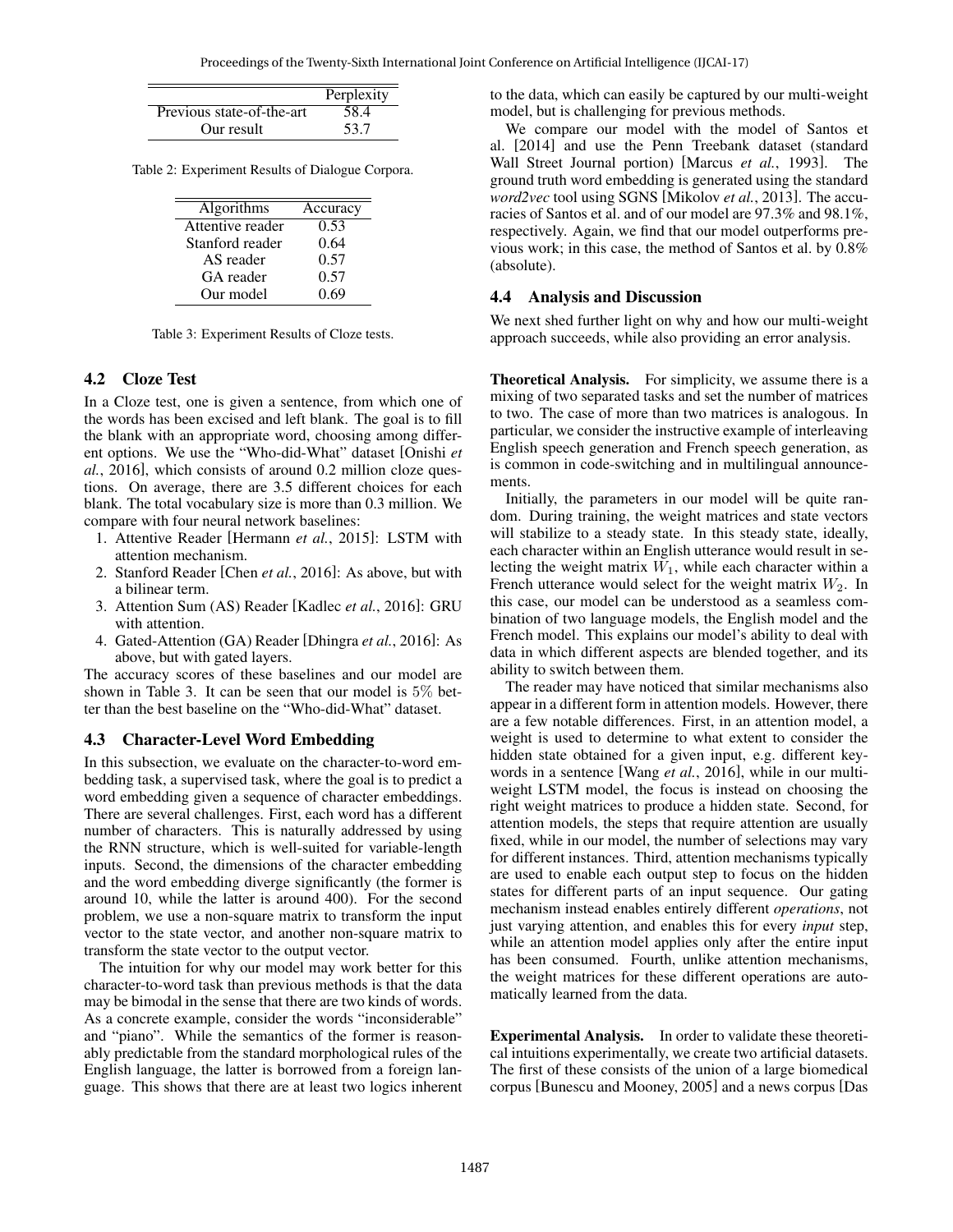| <b>Bio</b> | <b>News</b> |
|------------|-------------|
| 0.81       | 0.27        |
| English    | French      |
| 0.15       | 0.93        |

Table 4: The relation between the selected weight matrix and the type of sentence.

| Error class                 | Percentage |
|-----------------------------|------------|
| <b>Infrequent Mechanism</b> | 63%        |
| Prior Knowledge             | 21%        |
| Others                      | 16%        |

Table 5: Distribution of different error classes.

and Bandyopadhyay, 2010], with a randomly shuffled sentence order. In the second dataset, we take an English corpus [Marcus *et al.*, 1993] and another French corpus [Degand and Bestgen, 2003], and again randomly shuffle the sentences.

Now, we examine and interpret the cell behavior on these manufactured datasets. In our experiment, we again set the number of weight matrices to be two, since it suffices for capturing the bimodal nature of these datasets. After training our model and before prediction, we keep track of which corpus each test sentence originated from and trace the value of  $p_i$  in Eq. (8) of the cell. Recall that  $p_i$  denotes the probability of selecting the *i*-th weight matrix  $W_i$ .

In Table 4, we list the corresponding  $p_1$  for the respective two corpora in the two datasets. Since, in this two-weight matrix instantiation of multi-weight LSTMs,  $p_2 = 1 - p_1$ can be determined from  $p_1$ , we omit its values in the table. It can be seen that, in both datasets, one kind of data selects  $W_1$  much more often, while the other goes through  $W_2$  much more often.

Error Analysis. To further improve the architecture of our framework in the future, it is helpful to scrutinize the failure cases of our models. In particular, we have categorized the failure cases observed for the cloze tests into the following categories.

- 1. Infrequent Mechanism. For example, the choices for the blank in "*. . . Sources close to the presidential palace said that Fujimori declined at the last moment to leave the country and instead he will send a high level delegation to the ceremony, at which Chilean President Eduardo Frei will pass the mandate to* \_\_\_\_\_\_. ..." are (1) Augusto Pinochet, (2) Jack Straw, and (3) Ricardo Lagos. Our model wrongly chooses option (2), while the correct answer is choice (1). The model may have misunderstood that Eduardo Frei is in close contact with Jack Straw, since the name Jack Straw is closest to Eduardo Frei among the three choices. Such errors likely occur because this is an infrequent case not covered by the main mechanisms of inference learnt by our model.
- 2. Prior Knowledge: For example, the choices for the blank in "*. . . U.S. officials, repeatedly stymied in the quest to oust alleged war criminals from the Bosnian Serb*

*leadership, said Tuesday that increased NATO patrols could improve the chances that indicted suspects such as Radovan Karadzic and will be arrested. . . .* " are (1) Warren Christopher, (2) Nicholas Burns, (3) George Joulwan, (4) Simon Haselock, and (5) Ratko Mladic. Our model wrongly chooses option (3), while the correct answer is choice (5). It is not mentioned that Ratko Mladic is a criminal in the context, though it is common knowledge, and hence the model may not have captured that the word "suspect" hints at the blank being filled with this name. Overcoming such errors may require an additional dictionary or encyclopedia.

The relative percentages of different classes of errors are given in Table 5. For this evaluation, we randomly select 100 failure cases and categorize them manually. It can be seen that the class of Infrequent Mechanism errors occupies the largest portion, followed by Prior Knowledge, which comes second. Thus, focusing on avoiding these two types of errors may greatly enhance the success rate of our model on cloze test scores specifically and other tasks in general.

# 5 Conclusion

In summary, we have proposed a novel framework for multiweight RNN cells that rely on multiple weight matrices to better cope with multi-faceted data. The mechanism is explained theoretically and experimentally analyzed in substantial detail. Extensive experiments on multiple tasks show the consistent superiority of our model against previous state-ofthe-art models. Since most real-world data is multi-faceted in nature, we expect this approach to be of broad applicability in numerous different tasks.

## References

- [Bengio and others, 2009] Yoshua Bengio et al. Learning deep architectures for ai. *Foundations and trends*( $\widehat{R}$ ) in *Machine Learning*, 2(1):1–127, 2009.
- [Bengio *et al.*, 1994] Yoshua Bengio, Patrice Simard, and Paolo Frasconi. Learning long-term dependencies with gradient descent is difficult. *IEEE transactions on neural networks*, 5(2):157–166, 1994.
- [Bunescu and Mooney, 2005] Razvan C. Bunescu and Raymond J. Mooney. Subsequence kernels for relation extraction. *Advances in Neural Information Processing Systems*, pages 171–178, 2005.
- [Caruana, 1997] Rich Caruana. Multitask learning. *Machine Learning*, 28(1):41–75, 1997.
- [Chen *et al.*, 2016] Danqi Chen, Jason Bolton, and Christopher D Manning. A thorough examination of the cnn/daily mail reading comprehension task. *arXiv preprint arXiv:1606.02858*, 2016.
- [Cho et al., 2014] Kyunghyun Cho, Bart Van Merriënboer, Dzmitry Bahdanau, and Yoshua Bengio. On the properties of neural machine translation: Encoder-decoder approaches. *arXiv preprint arXiv:1409.1259*, 2014.